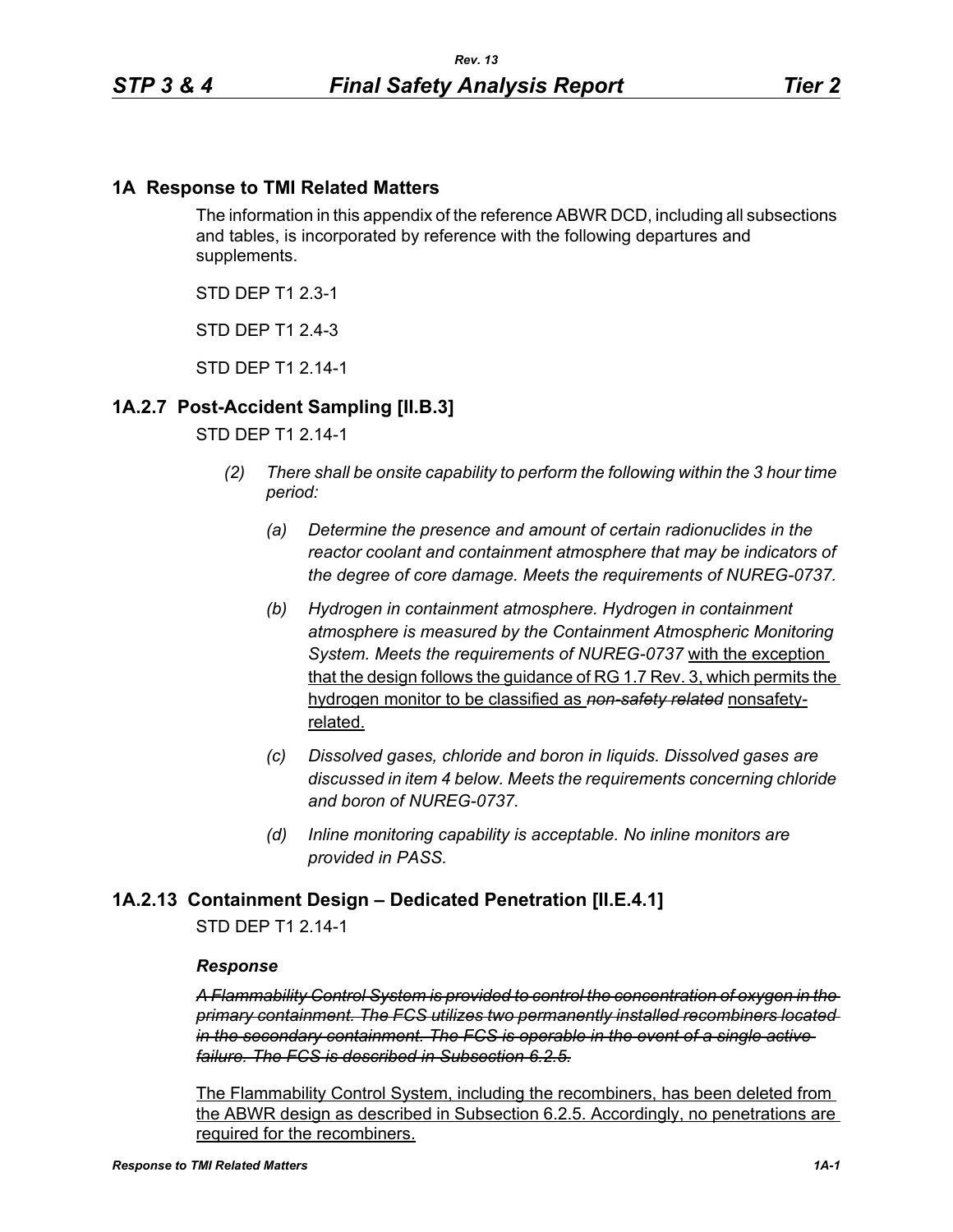# **1A.2.17 Instruments for Monitoring Accident Conditions [II.F-3]**

STD DEP T1 2.14-1

### *Response*

*The ABWR Standard Plant is designed in accordance with Regulatory Guide 1.97,* Rev. 3. *A detailed assessment of the Regulatory Guide, including the list of instruments, is found in Section 7.5*. The hydrogen and oxygen monitors are declassified to nonsafety-related, as permitted by Regulatory Guide 1.7, Rev. 3.

### <span id="page-1-0"></span>**1A.2.23 Modify Break-Detection Logic to Prevent Spurious Isolation of HPCI and RCIC Systems [II.K.3(15)]**

STD DEP T1 2.4-3

#### *Response*

*The ABWR design utilizes the motor-driven HPCF System rather than the turbinedriven HPCI System for high pressure inventory maintenance. Therefore, this position is only applicable to the turbine-driven RCIC System.*

The STP ABWR design for the RCIC System utilizes a flow control system that is an integral part of the pump and turbine. Pump discharge passes through a venturi. The pressure differential between the venturi inlet and throat work together with a balance piston and spring to control the steam flow to the turbine, which in turn adjusts the pump speed and flow.

This is an improvement relative to existing BWR plant designs in which flow control is performed external to the pump and turbine, where flow is measured in a flow element and evaluated in a flow controller to generate an electrical signal to an electro-hydraulic flow control valve to signal a servo to adjust the position of the control valve.

*See Subsection 1A.3.8 for COL license information requirements.*

### **1A.2.34 Primary Coolant Sources Outside Containment Structure [III.D.1.1(1)]**

STD DEP T1 2.14-1

#### *Response*

*Leak reduction measures of the ABWR Standard Plant include a number of barriers to containment leakage in the closed systems outside the containment. These closed systems include:*

| (1) Residual Heat Removal                 | (8) Post-Accident Sampling                 |
|-------------------------------------------|--------------------------------------------|
| (2) High Pressure Core Flooder Monitoring | (9) Process Sampling                       |
| (3) Low Pressure Core Flooder             | (10) Containment Atmospheric Monitoring    |
| (4) Reactor Core Isolation Cooling        | (11) Fission Product Monitor (Part of LDS) |
| (5) Suppression Pool Cleanup              | <del>(12) Hydrogen Recombiner</del>        |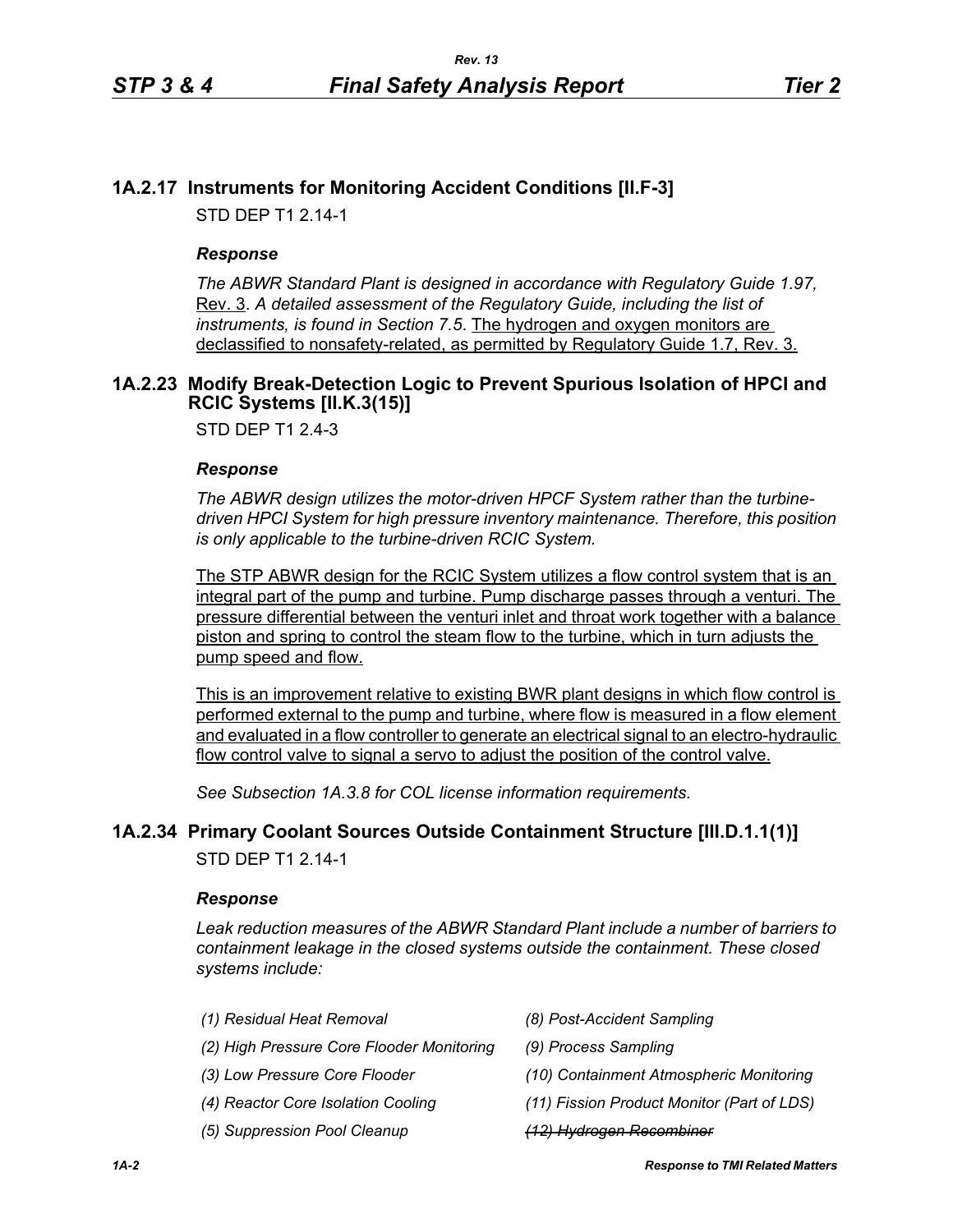*(6) Reactor Water Cleanup (12) Standby Gas Treatment*

*(7) Fuel Pool Cooling and Cleanup*

STD DEP T1 2.3-1

*Leakage within and outside the primary containment are continuously monitored by the Leak Detection and Isolation System (LDS) for breach in the integrity of the containment. Upon detection of a leakage parameter, the LDS will automatically initiate the necessary control functions to isolate the source of the break and alerts the operator for corrective action. The MSL tunnel area is monitored for high radiation levels and for high ambient temperatures that are indicative of steam leakage. The Turbine Building is also monitored for high area ambient temperatures for MSL leakage. The resulting action causes isolation of the MSIVs and subsequent shutdown of the reactor.*

# **1A.3 COL License Information**

# **1A.3.1 Emergency Procedures and Emergency Procedures Training Program**

The information in this subsection of the reference ABWR DCD is replaced in its entirety with the following site-specific supplemental information, which addresses COL License Information Item 1.5.

Emergency procedures based on the emergency procedures guidelines will be developed and implemented prior to fuel loading (Subsection 1A.2.1). The Emergency procedures will be developed consistent with the plant operating procedure development plan in Section 13.5. (COM 1A-1)

Emergency Procedures Training is included in the operations training program discussed in Section 13.2.

# **1A.3.2 Review and Modify Procedures for Removing Safety-Related Systems from Service**

The information in this subsection of the reference ABWR DCD is incorporated by reference with the following site-specific supplement, which addresses COL License Information Item 1.6.

Administrative procedures will be developed by the licensee prior to fuel load directing that approval be required for the performance of surveillance tests and maintenance for safety- related systems, including equipment removal from service and return to service to assure the operability status is known. These procedures will be developed consistent with the plant operating procedure development plan in Section 13.5. (COM 1A-2)

# **1A.3.3 In-Plant Radiation Monitoring**

The information in this subsection of the reference ABWR DCD is incorporated by reference with the following site-specific supplement, which addresses COL License Information Item 1.7.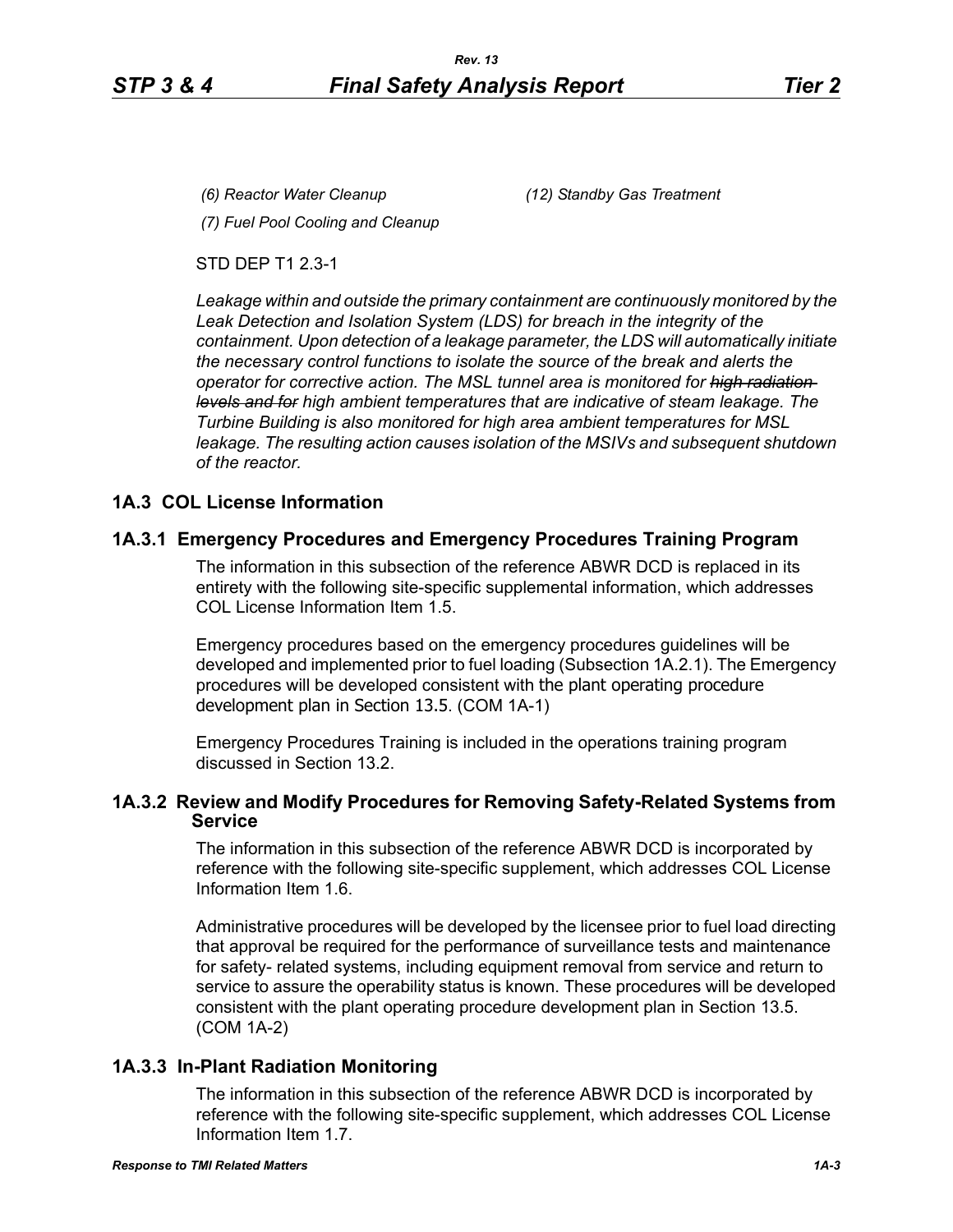Equipment, training, and procedures necessary to accurately determine the presence of airborne radioiodine in areas within the plant where plant personnel may be present during an accident will be developed prior to fuel loading, consistent with Section 13.5. The equipment will be specified and the training and procedures developed consistent with FSAR Section 12.3, Radiation Protection Design Features. (COM 1A-3)

### **1A.3.4 Reporting Failures of Reactor System Relief Valves**

The information in this subsection of the reference ABWR DCD is incorporated by reference with the following site-specific supplement, which addresses COL License Information Item 1.8.

Administrative procedures will be developed by the licensee prior to fuel load directing that failures of reactor system relief valves be reported in the licensee's annual report to the NRC. These procedures will be developed consistent with the plant operating procedure development plan in Section 13.5. (COM 1A-4)

# **1A.3.5 Report on ECCS Outages**

The information in this subsection of the reference ABWR DCD is incorporated by reference with the following site-specific supplement, which addresses COL License Information Item 1.9.

Administrative procedures will be developed by the licensee prior to fuel load directing that instances of ECCS unavailability because of component failure, maintenance outage (both forced or planned), or testing, shall be collected and be reported to the NRC annually. Such reports may consist of the performance indicator report for mitigating systems periodically provided to the NRC as part of the Reactor Oversight Process. These procedures will be developed consistent with the plant operating procedure development plan in Section 13.5. (COM 1A-5)

# **1A.3.6 Procedure for Reactor Venting**

The information in this subsection of the reference ABWR DCD is incorporated by reference with the following site-specific supplement, which addresses COL License Information Item 1.10.

Emergency Procedure Guidelines (EPGs) have been written for the ABWR which are applicable to STP 3 & 4. The ABWR EPGs are contained in Appendix 18A. These EPGs are developed based upon the U.S. BWR Owner's Group Emergency Procedure Guidelines, Revision 4, which have been approved by the NRC.

The ABWR EPGs contain RPV Control Guidelines, which contain operator guidance for use of the reactor vents that implement the resolution to TMI Action Plan Item II.B.1. The resolution of II.B.1 is located in subsection 1A.2.5. The RPV Control Guidelines contain a description of the system-based entry conditions and operator actions.